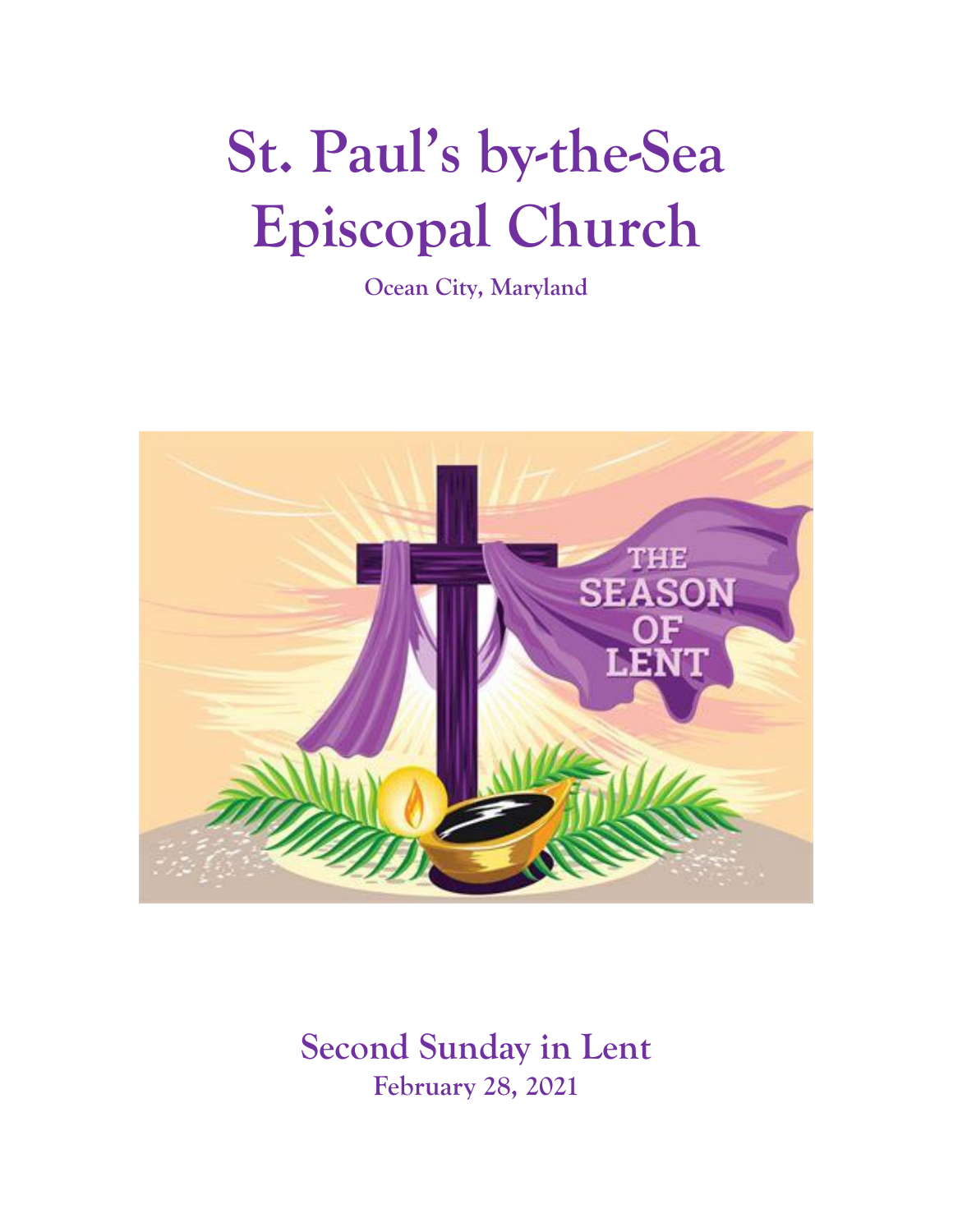## **A Service of Morning Prayer Rite II**

*Welcome to St. Paul's by-the-Sea. Today we are worshipping according to the Order for Daily Morning Prayer Rite II, led by our Licensed Worship Leaders Amy Rothermel, Paul Rogers, Debbie Shuster and Tom Shuster. Enjoy the service and thank you for worshipping with us.*

*February 28 is The Commemoration of Anna Julia Haywood Cooper and Elizabeth Evelyn Wright, Educators.*

#### **Opening Hymn** Hymnal 401

*We encourage you to reflect on the music and the lyrics*.

1 The God of Abraham praise, who reigns enthroned above; Ancient of everlasting days, and God of love; the Lord, the great I AM, by earth and heaven confessed: we bow and bless the sacred Name for ever blest.

2 He by himself hath sworn: we on his oath depend; we shall, on eagles-wings upborne, to heaven ascend: we shall behold his face, we shall his power adore, and sing the wonders of his grace for evermore.

3 There dwells the Lord, our King, the Lord, our Righteousness, triumphant o'er the world and sin, the Prince of Peace; on Zion's sacred height his kingdom he maintains, and, glorious with his saints in light, for ever reigns.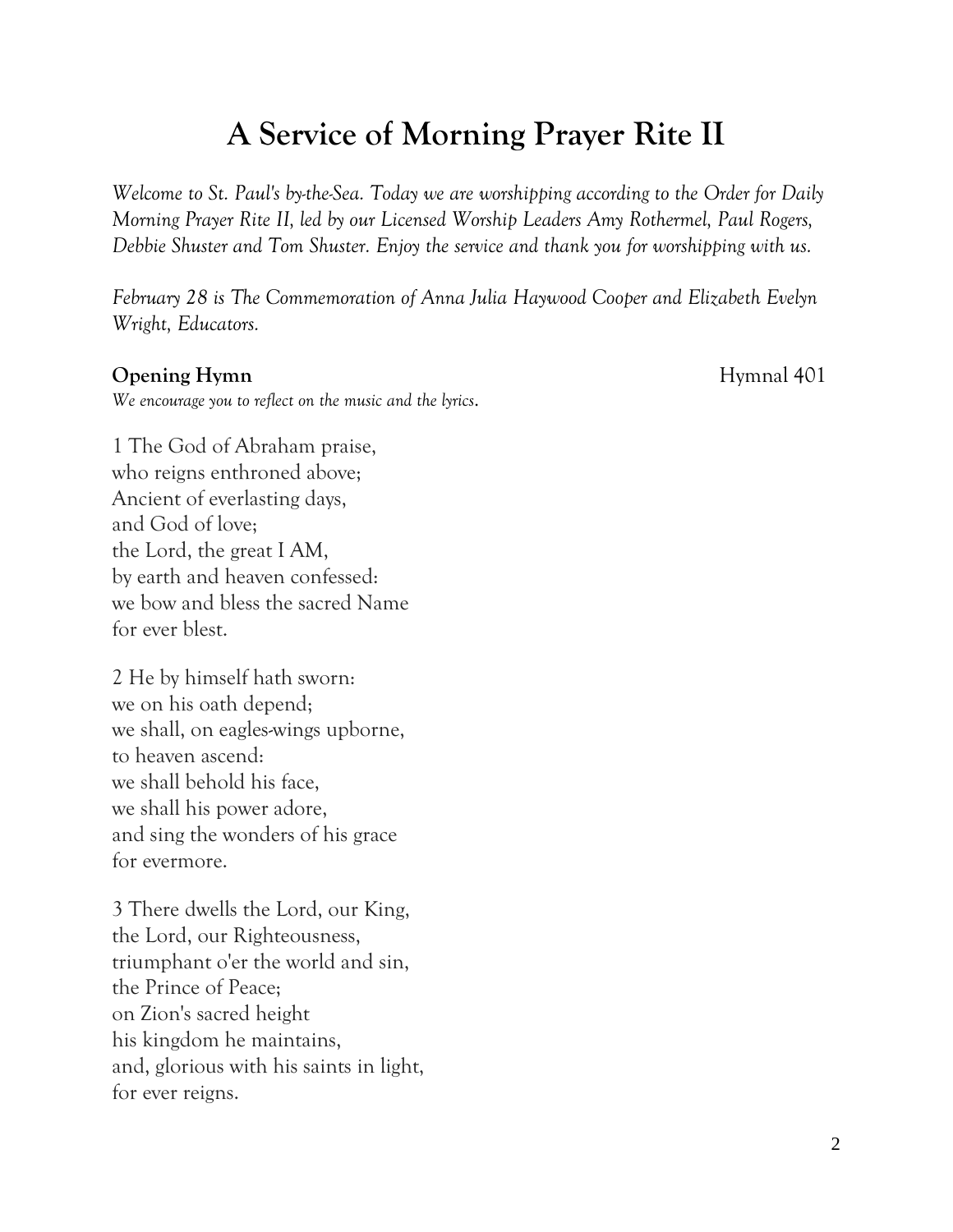4 The God who reigns on high the great archangels sing, and "Holy, holy, holy," cry, "Almighty King! Who was, and is, the same, and evermore shall be: eternal Father, great I AM, we worship thee."

5 The whole triumphant host give thanks to God on high; "Hail, Father, Son, and Holy Ghost" they ever cry; hail, Abraham's Lord divine! With heaven our songs we raise; all might and majesty are thine, and endless praise.

#### **THE GATHERING OF THE FAITHFUL**

#### **Opening Sentences** BCP p. 76

*The Officiant(s) begin the service:*

If we say we have no sin, we deceive ourselves, and the truth is not in us, but if confess our sins, God, who is faithful and just, will forgive our sins and cleanse us from all unrighteousness. *I John 1:8, 9*

#### **Confession of Sin** BCP p. 79

*The Officiant says to the people*

Let us confess our sins against God and our neighbor.

*Silence may be kept.*

*Officiant and People together, all kneeling* Most merciful God, we confess that we have sinned against you in thought, word, and deed, by what we have done,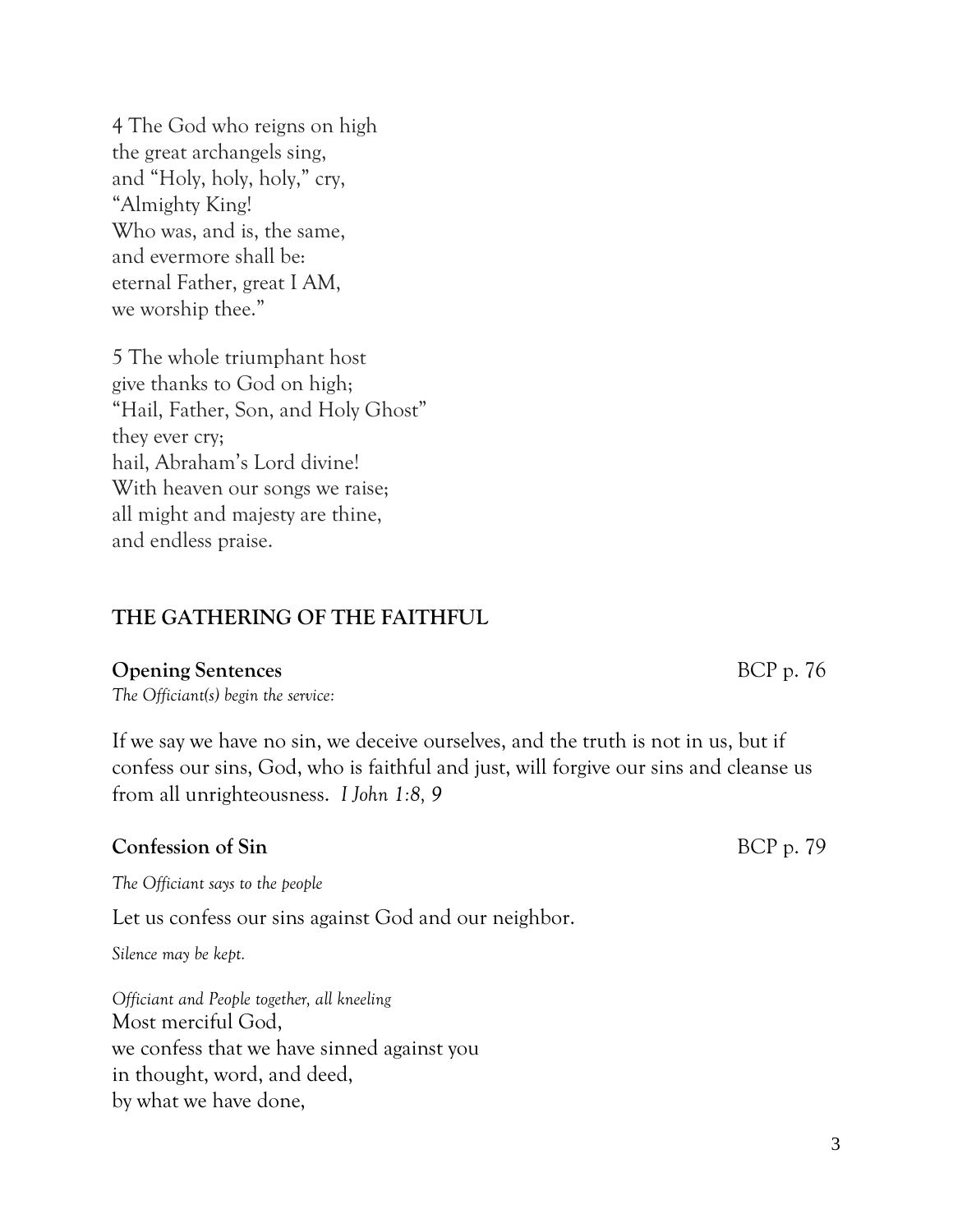and by what we have left undone. We have not loved you with our whole heart; we have not loved our neighbors as ourselves. We are truly sorry and we humbly repent. For the sake of your Son Jesus Christ, have mercy on us and forgive us; that we may delight in your will, and walk in your ways, to the glory of your Name. *Amen*.

*The Officiant, kneeling, says*

Almighty God have mercy on us, forgive us all our sins through our Lord Jesus Christ, strengthen us in all goodness, and by the power of the Holy Spirit keep us in eternal life. *Amen***.**

#### **The Invitatory and Psalter** BCP p. 80

*All stand*

*Officiant* Lord, open our lips. *People* And our mouth shall proclaim your praise.

*Officiant and People* Glory to the Father, and to the Son, and to the Holy Spirit: as it was in the beginning, is now, and will be for ever. *Amen*. *Except in Lent, add* Alleluia.

*In Lent* The Lord is full of compassion and mercy: Come let us adore him.

#### **Venite** *Psalm* 95 1-7 BCP p. 82

Come, let us sing to the Lord:\* let us shout for joy to the Rock of our salvation.

Let us come before his presence with thanksgiving\*

And raise a loud shout to him with psalms.

For the Lord is a great God,\* And a great King above all gods.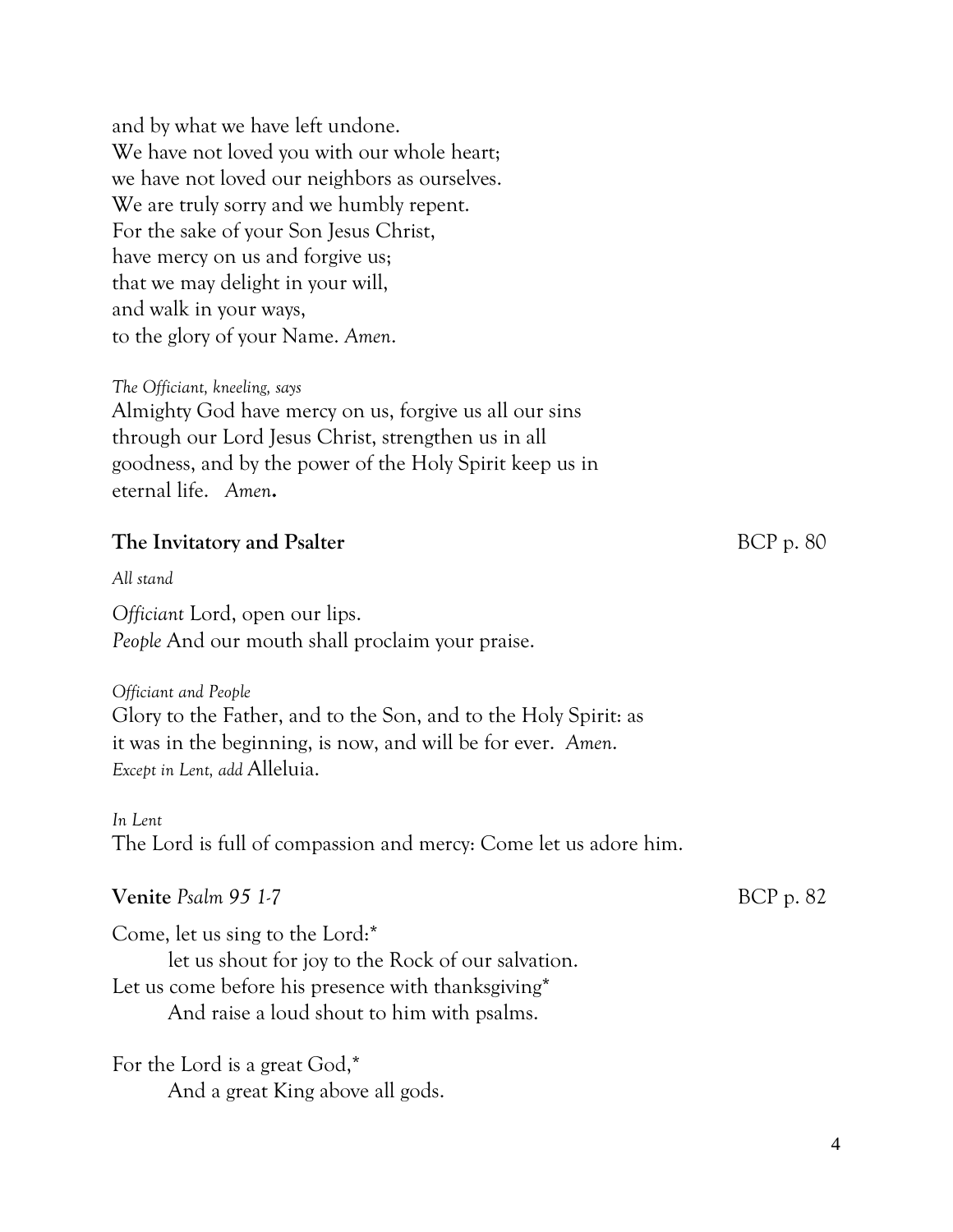In his hand are the caverns of the earth,\* And the heights of the hills are his also. The sea is his, for he made it,\* And his hands have molded the dry land.

Come, let us bow down, and bend the knee,\* And kneel before the Lord our Maker. For he is our God, And we are the people of his pasture and the sheep of his hand,\* Oh, that today you would hearken to his voice!

*Please be seated for the Readings*

#### **The Psalm of the Day 22:22-30** BCP p. 611

*The leader to announce manner of recitation*

| <sup>22</sup> Praise the Lord, you that fear him; *                            |
|--------------------------------------------------------------------------------|
| stand in awe of him, O offspring of Israel;                                    |
| all you of Jacob's line, give glory.                                           |
| <sup>23</sup> For he does not despise nor abhor the poor in their poverty;     |
| neither does he hide his face from them; *                                     |
| but when they cry to him he hears them.                                        |
| <sup>24</sup> My praise is of him in the great assembly; *                     |
| I will perform my vows in the presence of those who worship him.               |
| <sup>25</sup> The poor shall eat and be satisfied,                             |
| and those who seek the Lord shall praise him: *                                |
| "May your heart live for ever!"                                                |
| <sup>26</sup> All the ends of the earth shall remember and turn to the Lord, * |
| and all the families of the nations shall bow before him.                      |
| <sup>27</sup> For kingship belongs to the Lord; *                              |
| he rules over the nations.                                                     |
| <sup>28</sup> To him alone all who sleep in the earth bow down in worship; *   |
| all who go down to the dust fall before him.                                   |
| $29$ My soul shall live for him;                                               |
| my descendants shall serve him; *                                              |
| they shall be known as the Lord's for ever.                                    |
| <sup>30</sup> They shall come and make known to a people yet unborn *          |
| the saving deeds that he has done.                                             |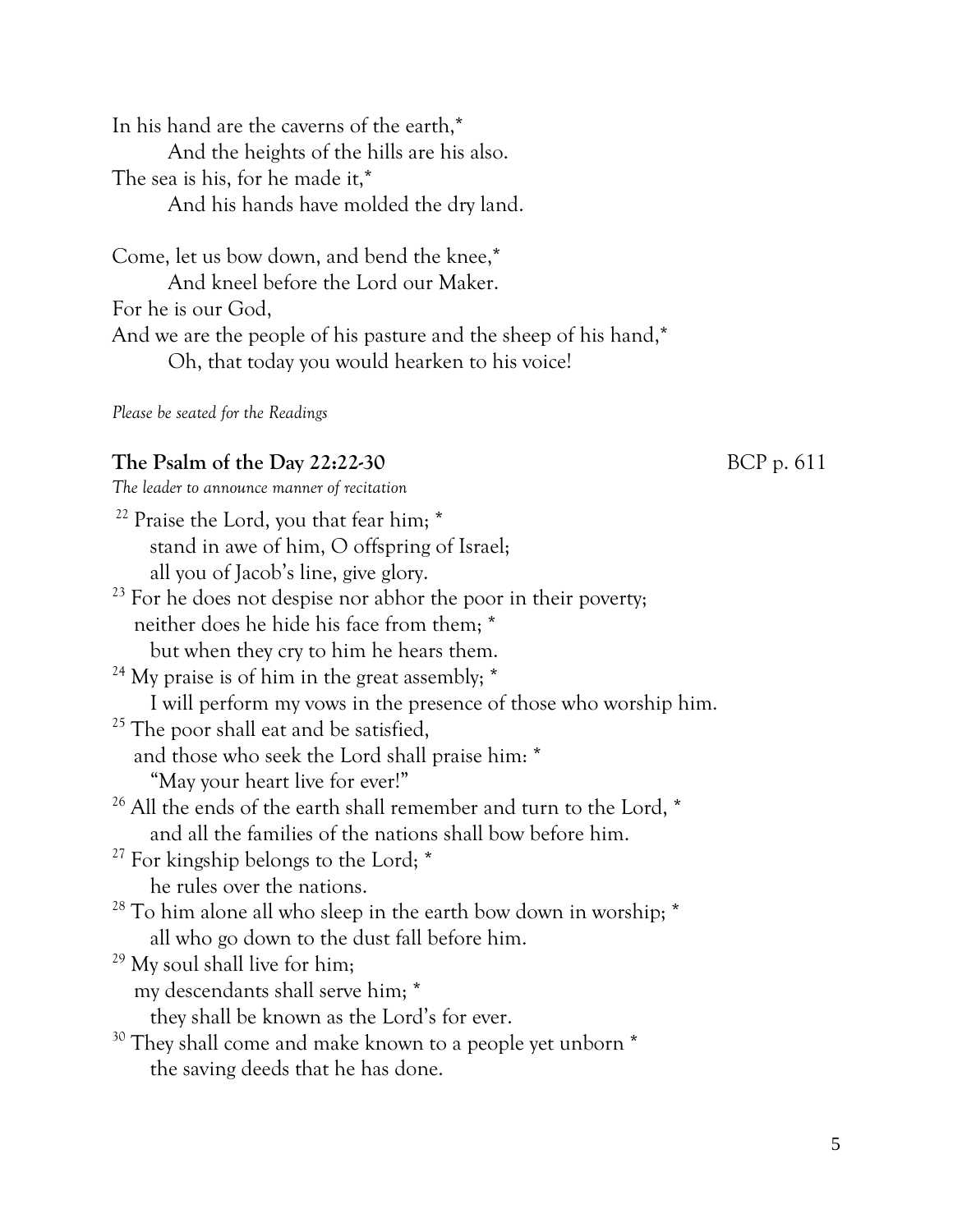#### **THE PROCLAMATION OF THE WORD**

### **First Lesson:** Genesis 17:1-7, 15-16

*The Reader reads the Old Testament Lesson* 

When Abram was ninety-nine years old, the Lord appeared to Abram, and said to him, 'I am God Almighty; walk before me, and be blameless. <sup>2</sup>And I will make my covenant between me and you, and will make you exceedingly numerous.' <sup>3</sup>Then Abram fell on his face; and God said to him, <sup>4</sup>'As for me, this is my covenant with you: You shall be the ancestor of a multitude of nations. <sup>5</sup>No longer shall your name be Abram, but your name shall be Abraham; for I have made you the ancestor of a multitude of nations. <sup>6</sup> I will make you exceedingly fruitful; and I will make nations of you, and kings shall come from you. <sup>7</sup>I will establish my covenant between me and you, and your offspring after you throughout their generations, for an everlasting covenant, to be God to you and to your offspring after you.

15 God said to Abraham, 'As for Sarai your wife, you shall not call her Sarai, but Sarah shall be her name. <sup>16</sup>I will bless her, and moreover I will give you a son by her. I will bless her, and she shall give rise to nations; kings of peoples shall come from her.'

*Reader:* The Word of the Lord *Answer:* Thanks be to God

#### **Canticle 14** BCP p. 90

**A Song of Penetence** *Kyrie Pantokrator Prayer of Manasseh, 1-2, 4, 6-7, 11-15* O Lord and Ruler of the hosts of heaven, \* God of Abraham, Isaac, and Jacob, and of all their righteous offspring: You made the heavens and the earth, \* with all their vast array. All things quake with fear at your presence; \* they tremble because of your power. But your merciful promise is beyond all measure; \* it surpasses all that our minds can fathom. O Lord, you are full of compassion, \*

long-suffering, and abounding in mercy.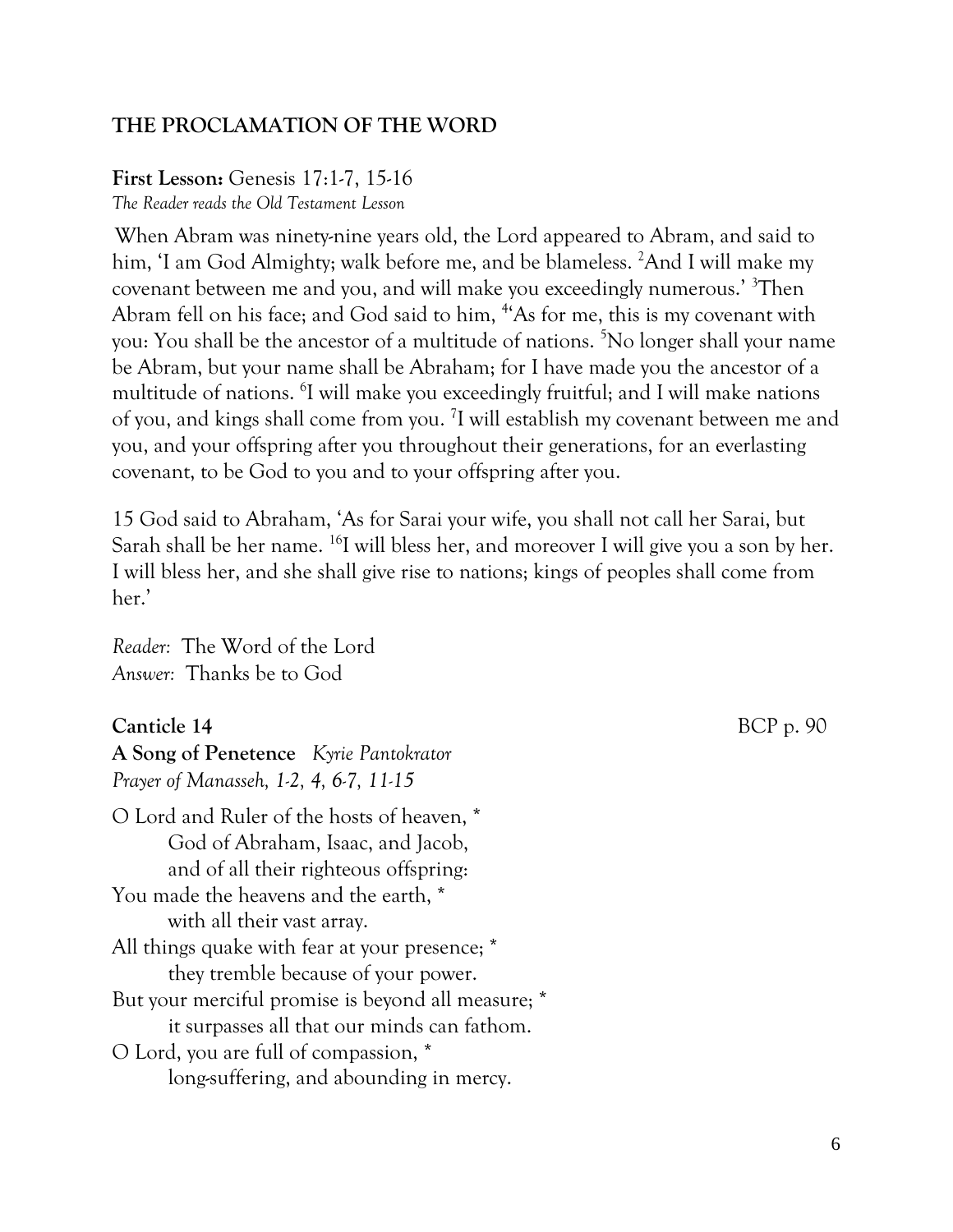You hold back your hand; \* you do not punish as we deserve. In your great goodness, Lord, you have promised forgiveness to sinners, \* that they may repent of their sin and be saved. And now, O Lord, I bend the knee of my heart, \* and make my appeal, sure of your gracious goodness. I have sinned, O Lord, I have sinned, \* and I know my wickedness only too well. Therefore I make this prayer to you: \* Forgive me, Lord, forgive me. Do not let me perish in my sin, \* nor condemn me to the depths of the earth. For you, O Lord, are the God of those who repent, \* and in me you will show forth your goodness. Unworthy as I am, you will save me, in accordance with your great mercy, \* and I will praise you without ceasing all the days of my life. For all the powers of heaven sing your praises, \* and yours is the glory to ages of ages. Amen.

*Officiant and People*

Glory to the Father, and to the Son, and to the Holy Spirit: \* as it was in the beginning, is now, and will be for ever. Amen.

**Second Lesson:** Romans 4:13-25

*The Reader reads the Epistle*

<sup>13</sup> For the promise that he would inherit the world did not come to Abraham or to his descendants through the law but through the righteousness of faith. <sup>14</sup>If it is the adherents of the law who are to be the heirs, faith is null and the promise is void. <sup>15</sup>For the law brings wrath; but where there is no law, neither is there violation.

<sup>16</sup> For this reason it depends on faith, in order that the promise may rest on grace and be guaranteed to all his descendants, not only to the adherents of the law but also to those who share the faith of Abraham (for he is the father of all of us,  $^{17}$ as it is written, 'I have made you the father of many nations')—in the presence of the God in whom he believed, who gives life to the dead and calls into existence the things that do not exist. <sup>18</sup>Hoping against hope, he believed that he would become 'the father of many nations', according to what was said, 'So numerous shall your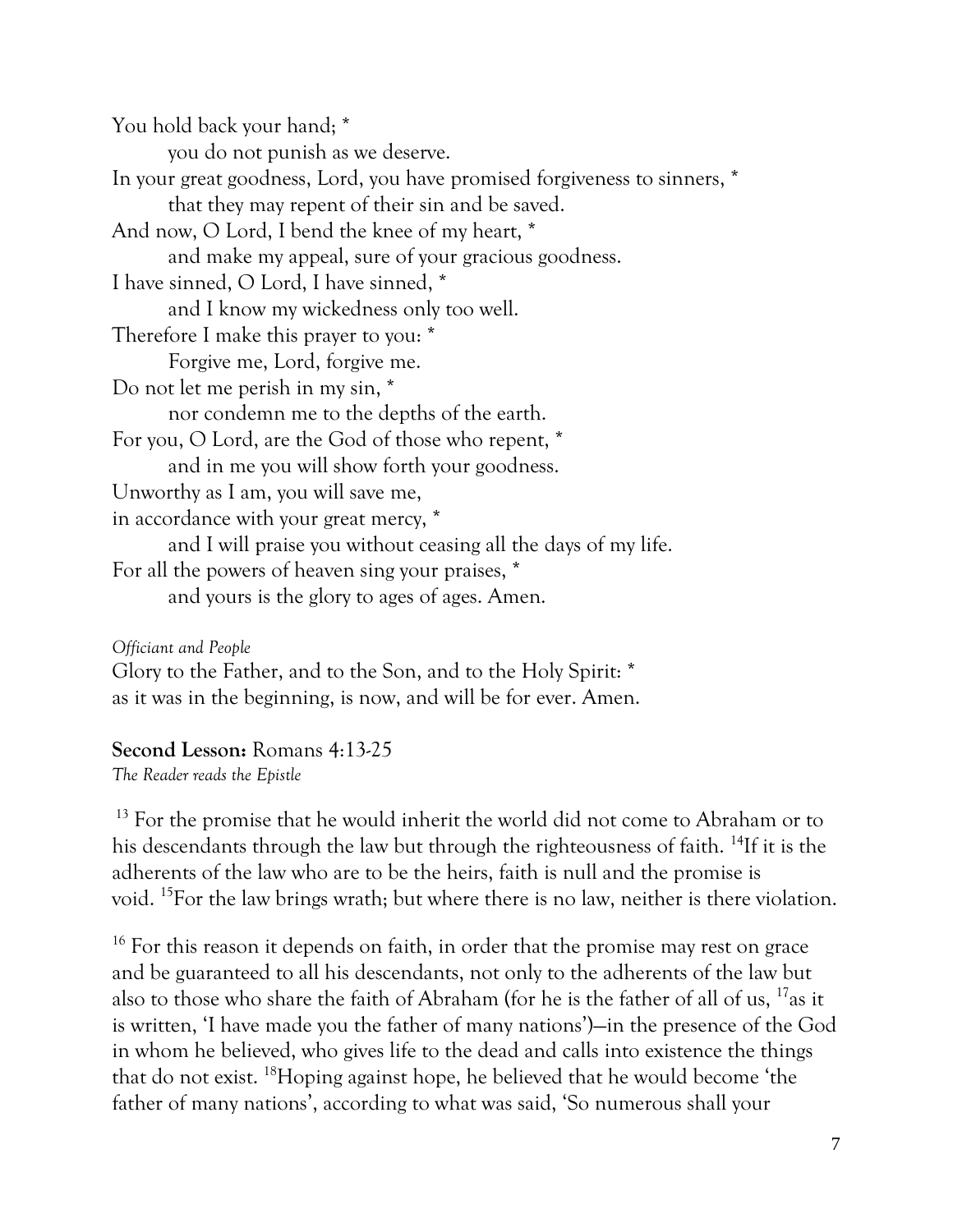descendants be.' <sup>19</sup>He did not weaken in faith when he considered his own body, which was already as good as dead (for he was about a hundred years old), or when he considered the barrenness of Sarah's womb. <sup>20</sup>No distrust made him waver concerning the promise of God, but he grew strong in his faith as he gave glory to God, <sup>21</sup>being fully convinced that God was able to do what he had promised. <sup>22</sup>Therefore his faith 'was reckoned to him as righteousness.' <sup>23</sup>Now the words, 'it was reckoned to him', were written not for his sake alone, <sup>24</sup>but for ours also. It will be reckoned to us who believe in him who raised Jesus our Lord from the dead, <sup>25</sup>who was handed over to death for our trespasses and was raised for our justification.

*Reader:* The Word of the Lord *Answer:* Thanks be to God

#### **Canticle 13** BCP p. 90

**A Song of Praise** *Benedictus es, Domine Song of the Three Young Men 29-34*

Glory to you, Lord God of our fathers; \* you are worthy of praise; glory to you. Glory to you for the radiance of your holy Name; \* we will praise you and highly exalt you for ever.

| Glory to you in the splendor of your temple; *    |
|---------------------------------------------------|
| on the throne of your majesty, glory to you.      |
| Glory to you, seated between the Cherubim; *      |
| we will praise you and highly exalt you for ever. |
| Glory to you, beholding the depths; *             |
| in the high vault of heaven, glory to you.        |
| Glory to you, Father, Son, and Holy Spirit; *     |
| we will praise you and highly exalt you for ever. |

#### *Officiant and People*

Glory to the Father, and to the Son, and to the Holy Spirit: as it was in the beginning, is now, and will be for ever. Amen.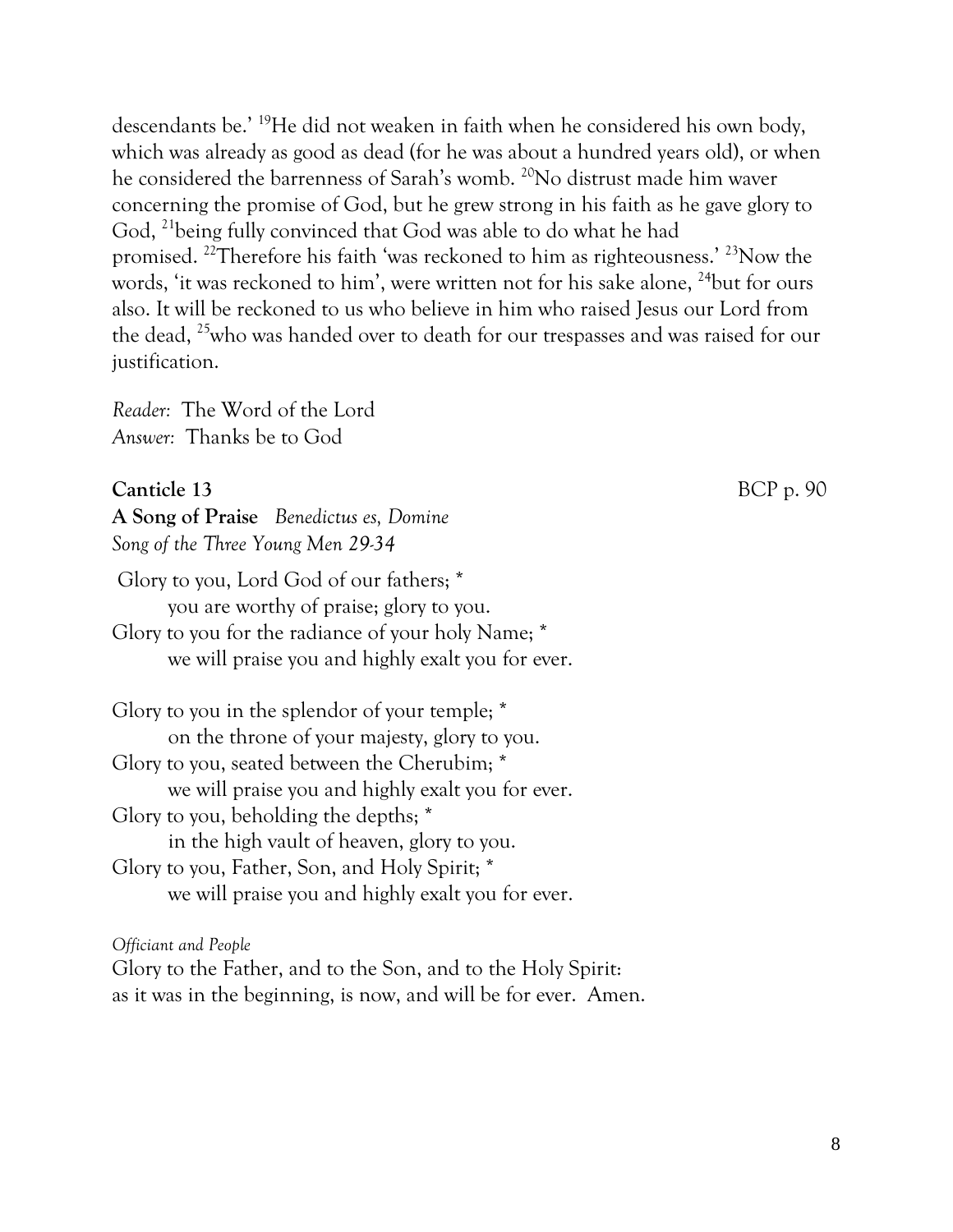#### **Gospel Lesson:** Mark 8:31-38 *The Reader reads a lesson from the Gospel of Mark*

 $31$  Then he began to teach them that the Son of Man must undergo great suffering, and be rejected by the elders, the chief priests, and the scribes, and be killed, and after three days rise again. <sup>32</sup>He said all this quite openly. And Peter took him aside and began to rebuke him. <sup>33</sup>But turning and looking at his disciples, he rebuked Peter and said, 'Get behind me, Satan! For you are setting your mind not on divine things but on human things.'

<sup>34</sup> He called the crowd with his disciples, and said to them, 'If any want to become my followers, let them deny themselves and take up their cross and follow me. <sup>35</sup>For those who want to save their life will lose it, and those who lose their life for my sake, and for the sake of the gospel,will save it. <sup>36</sup>For what will it profit them to gain the whole world and forfeit their life? <sup>37</sup>Indeed, what can they give in return for their life?<sup>38</sup>Those who are ashamed of me and of my words in this adulterous and sinful generation, of them the Son of Man will also be ashamed when he comes in the glory of his Father with the holy angels.'

*Reader:* The Word of the Lord *Answer:* Thanks be to God

#### **THE CREED AND THE PRAYERS**

#### **The Apostles' Creed** BCP p. 96

*Officiant and People together say, all standing* 

I believe in God, the Father almighty, creator of heaven and earth. I believe in Jesus Christ, his only Son, our Lord, He was conceived by the power of the Holy Spirit and born of the Virgin Mary. He suffered under Pontius Pilate, was crucified, died, and was buried. He descended to the dead. On the third day he rose again, He ascended into heaven, and is seated at the right hand of the Father.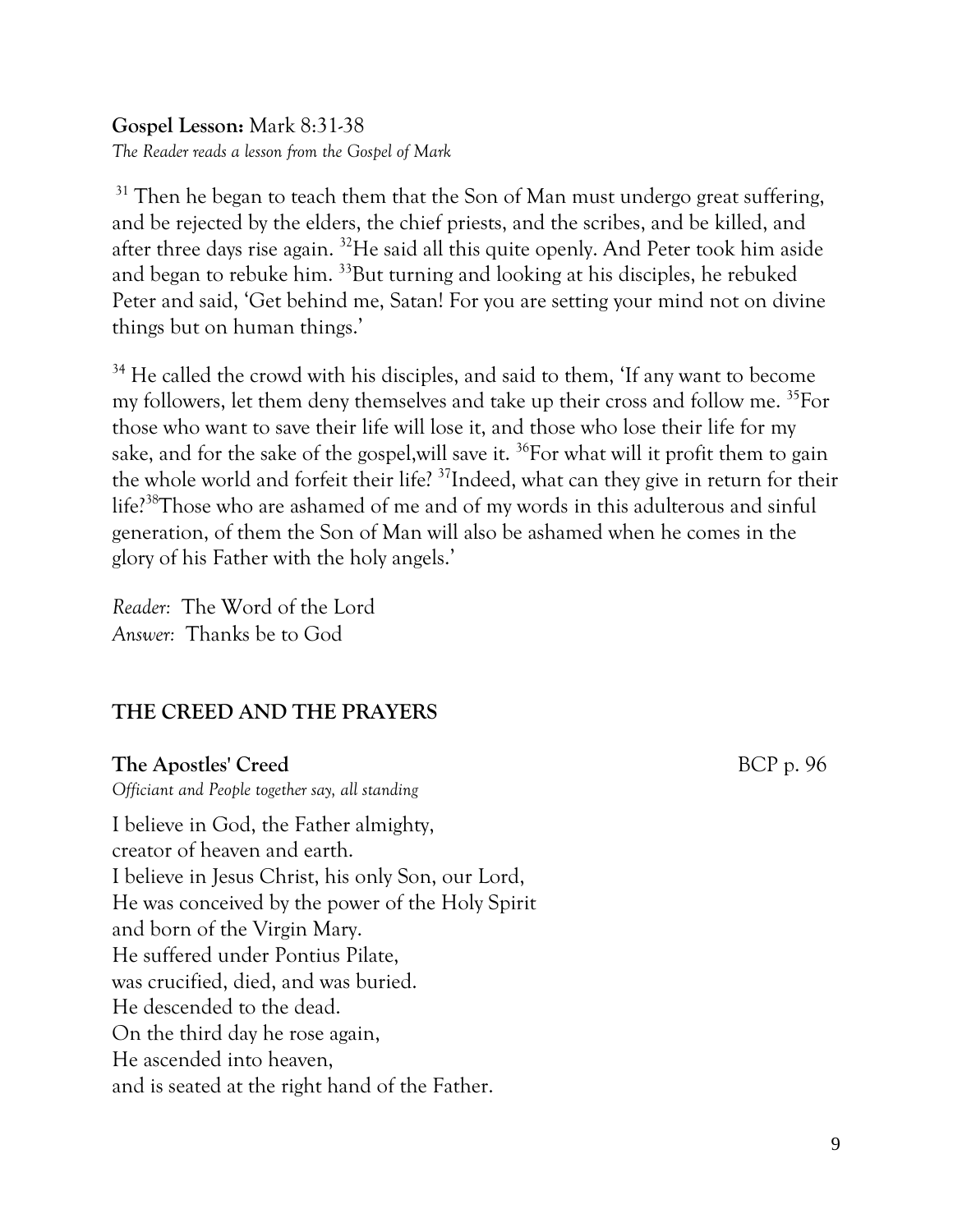He will come again to judge the living and the dead. I believe in the Holy Spirit, the holy catholic Church, the communion of saints, the forgiveness of sins, the resurrection of the body, and the life everlasting. Amen.

#### **The Lord's Prayer** BCP. p. 97

*The people stand or kneel*

#### *Officiant and People*

Our Father, who art in heaven, hallowed be thy Name, thy kingdom come, thy will be done, on earth as it is in heaven. Give us this day our daily bread. And forgive us our trespasses, as we forgive those who trespass against us. And lead us not into temptation, but deliver us from evil. For thine is the kingdom, and the power, and the glory, for ever and ever. Amen.

#### **Suffrage A** BCP p. 97

- V. Show us your mercy, O Lord;
- R. And grant us your salvation.
- V. Clothe your ministers with righteousness;
- R. Let your people sing with joy.
- V. Give peace, O Lord, in all the world;
- R. For only in you can we live in safety.
- V. Lord, keep this nation under your care;
- R. And guide us in the way of justice and truth.
- V. Let your way be known upon earth;
- R. Your saving health among all nations.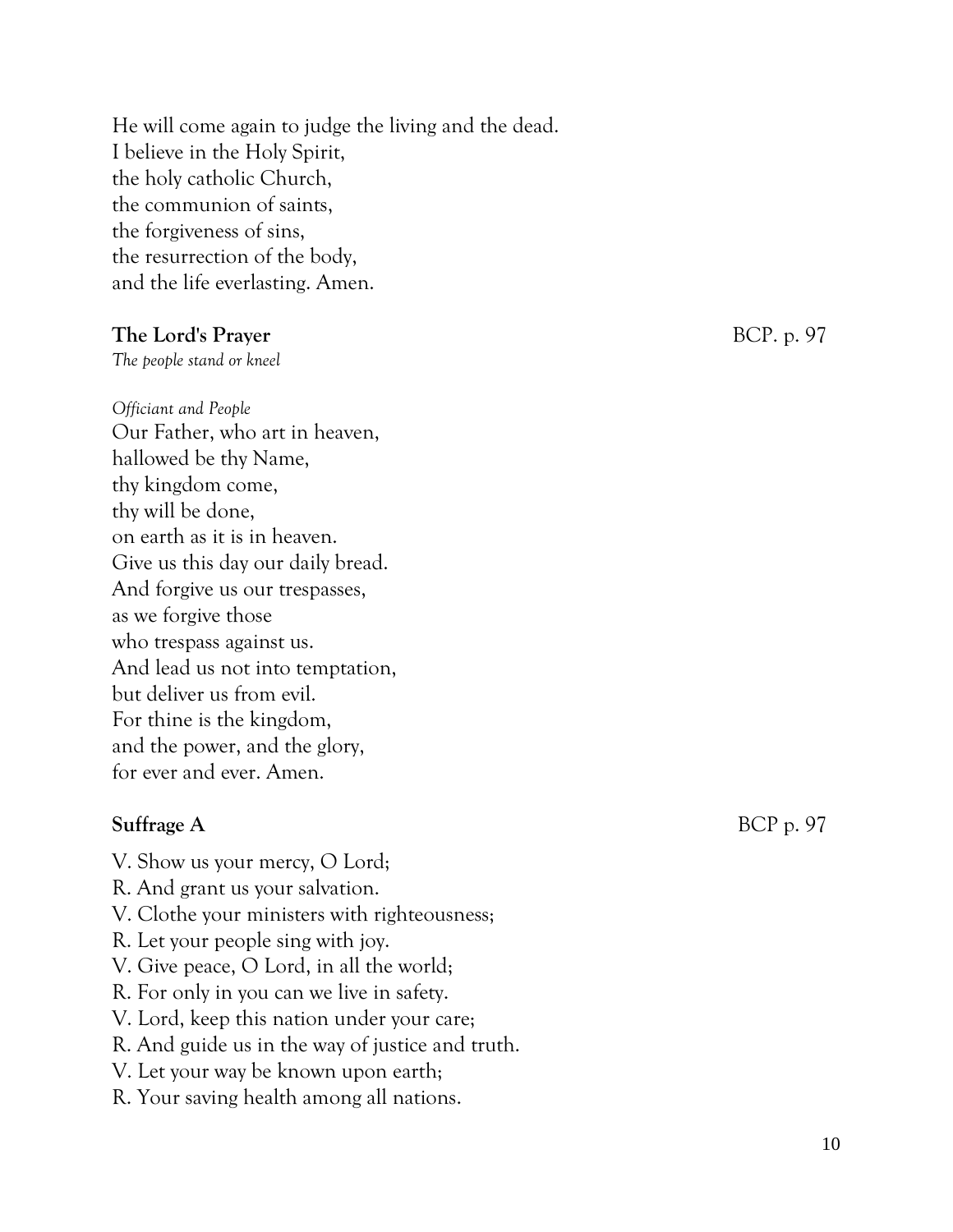V. Let not the needy, O Lord, be forgotten;

R. Nor the hope of the poor be taken away.

V. Create in us clean hearts, O God;

R. And sustain us with your Holy Spirit.

*The Officiant then says the following Collects*

#### **The Collect of the Day** (*in unison)*

O God, whose glory it is always to have mercy: Be gracious to all who have gone astray from your ways, and bring them again with penitent hearts and steadfast faith to embrace and hold fast the unchangeable truth of your Word, Jesus Christ your Son; who with you and the Holy Spirit lives and reigns, one God, for ever and ever. *Amen.*

#### **The Diocesan Collect** *(in unison)*

Gracious God, through the movement of your Holy Spirit, strengthen us here at St. Paul's by-the-Sea and in the Diocese of Easton as an inviting and welcoming people; receive our worship, nurture our life in Christ that we may evermore faithfully serve all your people, both near and far; this we pray through Jesus Christ our Lord. *Amen.*

#### **The Prayers of the People Form III** BCP p. 387

*The Leader and People pray responsively*

Father, we pray for your holy Catholic Church; *That we all may be one.*

Grant that every member of the Church may truly and humbly serve you; *That your Name may be glorified by all people.*

We pray for all bishops, priests, and deacons; *That they may be faithful ministers of your Word and Sacraments.*

We pray for all who govern and hold authority in the nations of the world; *That there may be justice and peace on the earth.*

Give us grace to do your will in all that we undertake; *That our works may find favor in your sight.*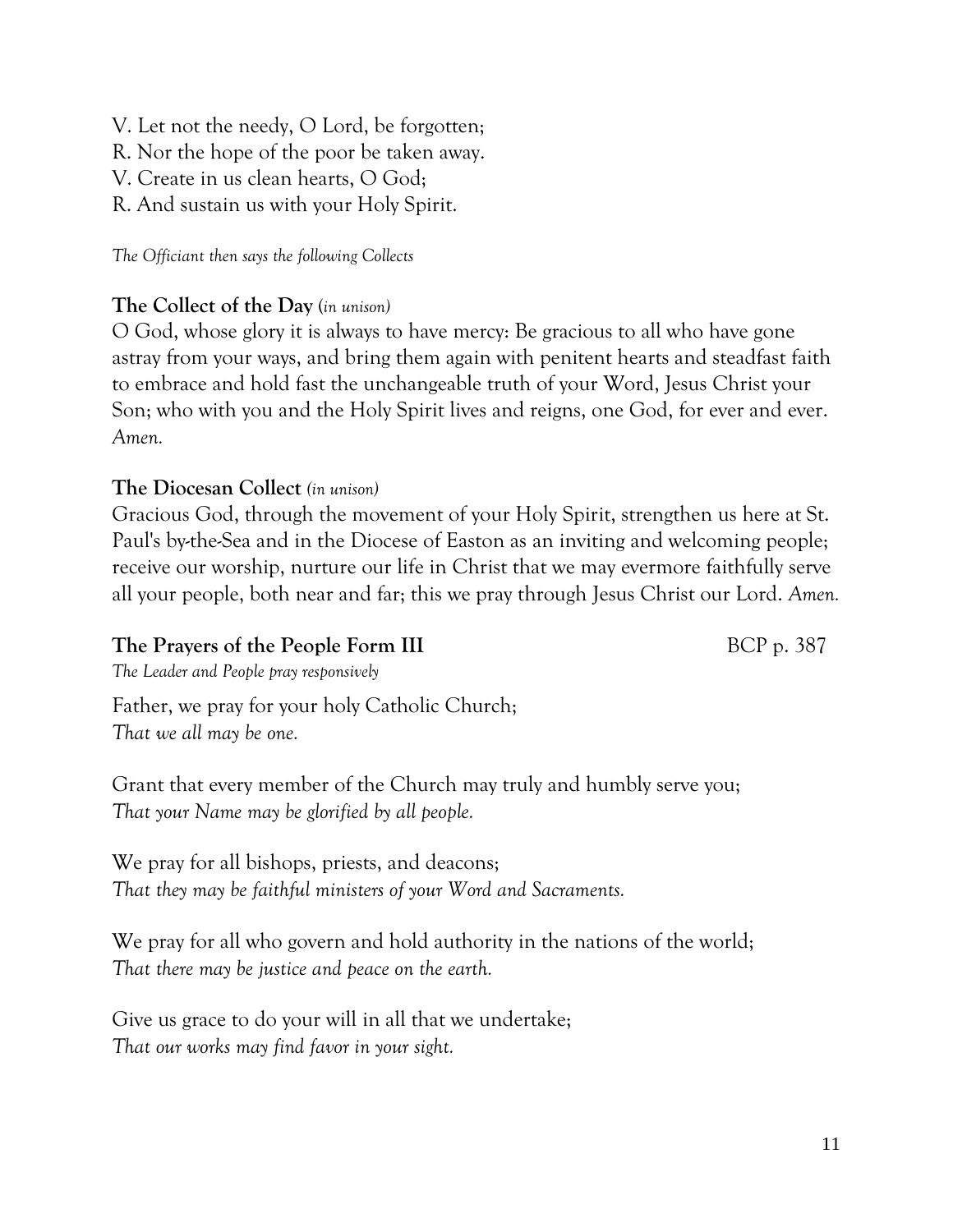Have compassion on those who suffer from any grief or trouble; *That they may be delivered from their distress.*

Give to the departed eternal rest; *Let light perpetual shine upon them.*

We praise you for your saints who have entered into joy; *May we also come to share in your heavenly kingdom.*

Let us pray for our own needs and those of others. *Silence*

*The Bishop has asked that we pray the following two prayers during this time of pandemic:*

#### **The Prayer for Peace** BCP p. 815

Eternal God, in whose perfect kingdom no sword is drawn but the sword of righteousness, no strength known but the strength of love: So mightily spread abroad your Spirit, that all peoples may be gathered under the banner of the Prince of Peace, as children of one Father; to whom be dominion and glory, now and for ever. *Amen.*

#### **The Prayer for the Human Family** BCP p. 815

O God, you made us in your own image and redeemed us through Jesus your Son: Look with compassion on the whole human family; take away the arrogance and hatred which infect our hearts; break down the walls that separate us; unite us in bonds of love; and work through our struggle and confusion to accomplish your purposes on earth; that, in your good time, all nations and races may serve you in harmony around your heavenly throne; through Jesus Christ our Lord. *Amen.*

We ask God to heal us, to show us the way to healing, to show us the way to be one nation under God, indivisible, with liberty and justice for all.

#### **A Prayer for Mission** BCP p.100

Almighty and everlasting God, by whose Spirit the whole body of your faithful people is governed and sanctified: Receive our supplications and prayers which we offer before you for all members of your holy Church, that in their vocation and ministry they may truly and devoutly serve you; through our Lord and Savior Jesus Christ. *Amen.*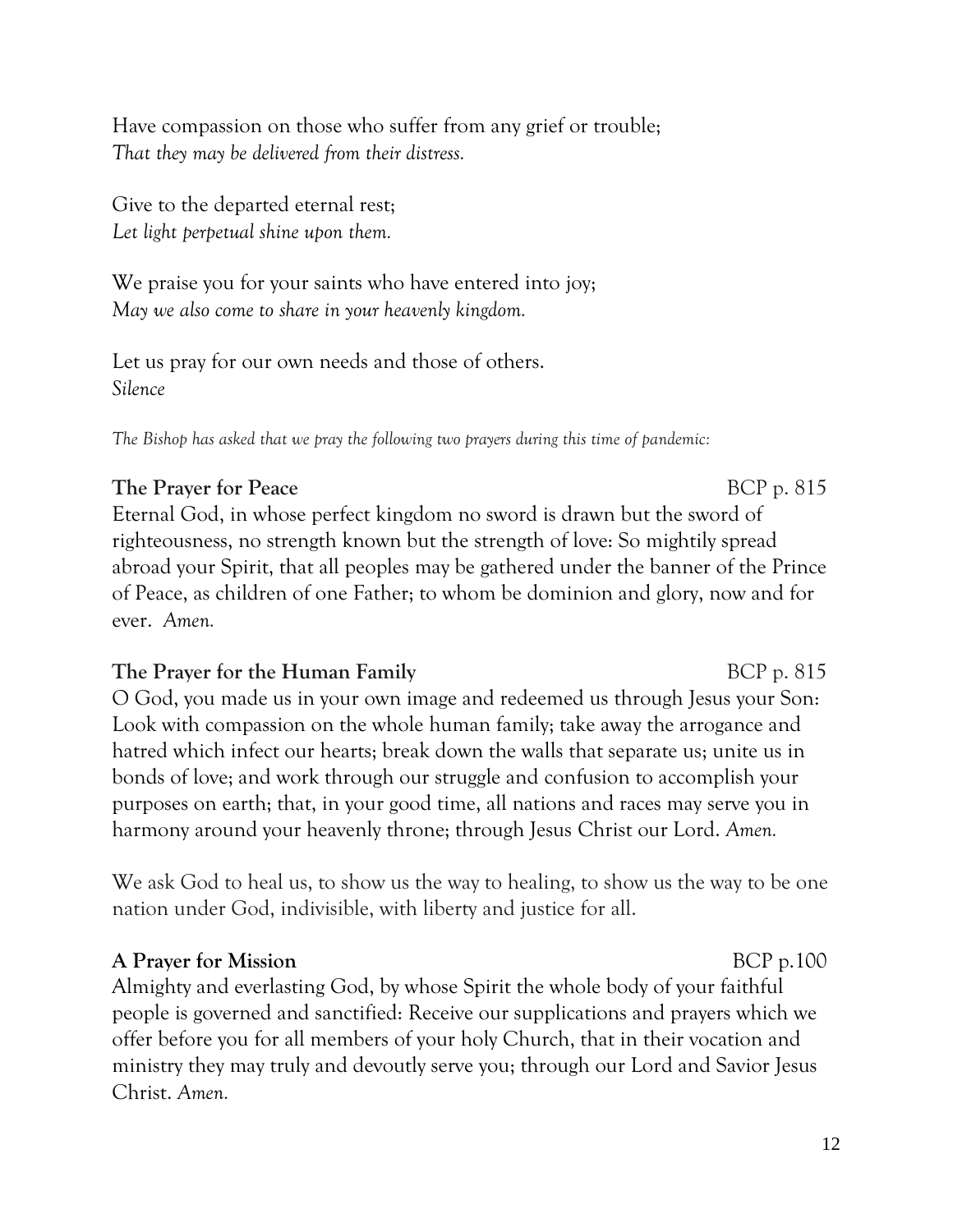**Hymn** Hymnal 707

1 Take my life, and let it be consecrated, Lord, to thee; take my moments and my days, let them flow in ceaseless praise. Take my hands, and let them move at the impulse of thy love; take my heart, it is thine own; it shall be thy royal throne.

2 Take my voice, and let me sing always, only, for my King; Take my intellect, and use every power as thou shalt choose. Take my will and make it thine; it shall be no longer mine. Take myself, and I will be ever, only, all for thee.

#### **ANNOUNCEMENTS**

*The month of February in the United States and Canada is celebrated as Black History Month. In November of 2004, Shirley Hailey and a few others from St. Paul's by-the-Sea traveled to St. Paul's Episcopal Church in Georgetown Delaware to take a workshop with Horace Clarence Boyer, one of the Editors of the Lift Every Voice and Sing II, An African American Hymnal of the Episcopal Church. Shortly after that, a gift from a parishioner enabled us to provide copies of the hymnal in our church. Our closing hymn today is "Lift Every Voice and Sing", found on page 1 of the hymnal, which Dr. Boyer explained to us that he learned as a child as his national anthem (the hymn is known as the Black National Anthem). The hymn was written by brothers James Weldon Johnson (lyrics) and J. Rosamond Johnson (music) in 1899, and first performed on February 12, 1900 in Jacksonville Florida as part of Abraham Lincoln's birthday celebration. We are happy to have Shirley play it for us as today our recessional hymn.*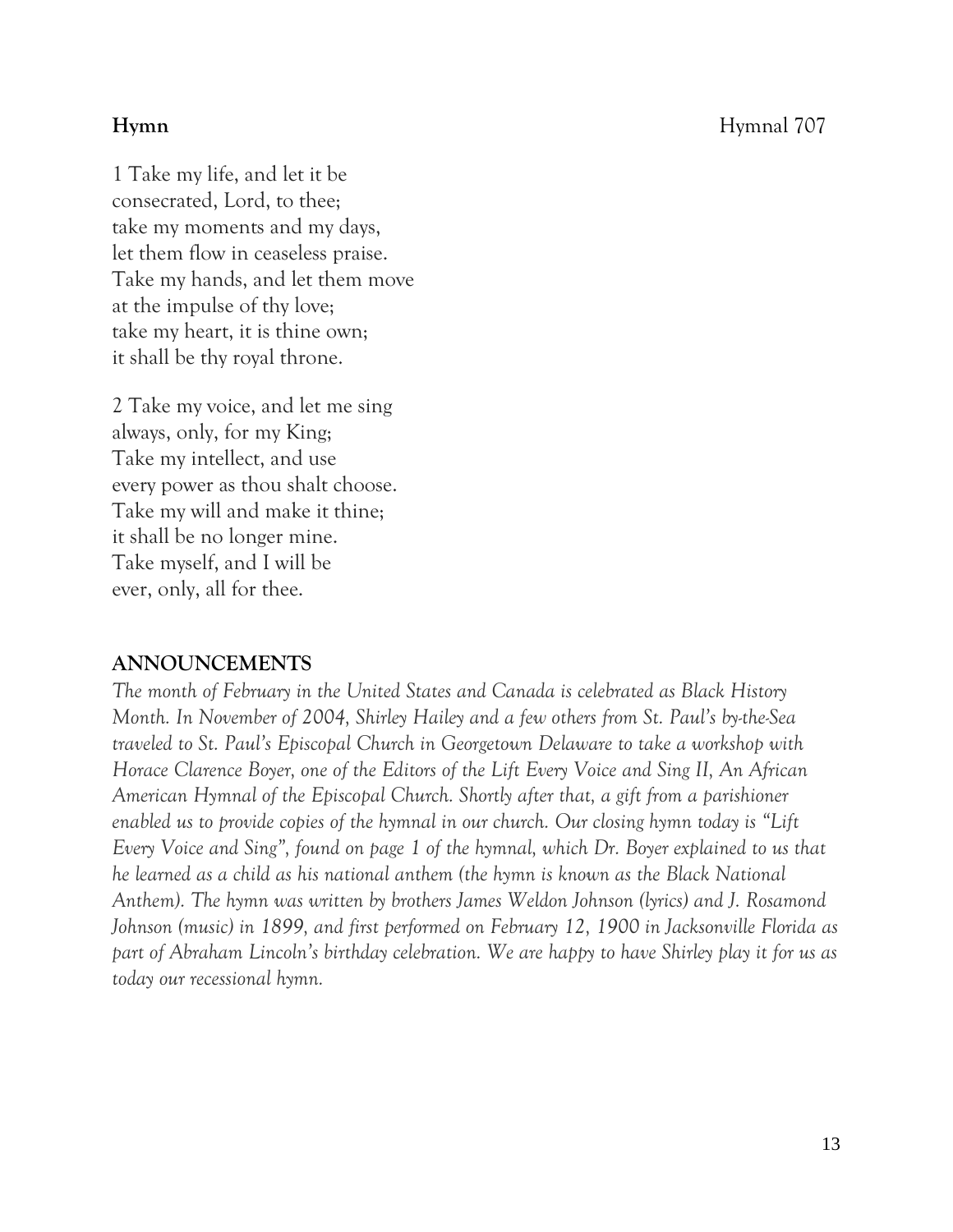#### **The General Thanksgiving** BCP p. 101

*Officiant and People*

Almighty God, Father of all mercies, we your unworthy servants give you humble thanks for all your goodness and loving-kindness to us and to all whom you have made. We bless you for our creation, preservation, and all the blessings of this life; but above all for your immeasurable love in the redemption of the world by our Lord Jesus Christ; for the means of grace, and for the hope of glory. And, we pray, give us such an awareness of your mercies, that with truly thankful hearts we may show forth your praise, not only with our lips, but in our lives, by giving up our selves to your service, and by walking before you in holiness and righteousness all our days; through Jesus Christ our Lord, to whom, with you and the Holy Spirit, be honor and glory throughout all ages. *Amen.*

#### **A Prayer of St. Chrysostom** BCP p. 102

Almighty God, you have given us grace at this time with one accord to make our common supplication to you; and you have promised through your well-beloved Son that when two or three are gathered together in his Name you will be in the midst of them: Fulfill now, O Lord, our desires and petitions as may be best for us; granting us in this world knowledge of your truth, and in the age to come life everlasting. *Amen.*

*Then may be said Officiant:* Let us bless the Lord. *People:* Thanks be to God.

*Officiant*

The grace of our Lord Jesus Christ, and the love of God, and the fellowship of the Holy Spirit, be with us all evermore. *Amen. II Corinthians 13-14*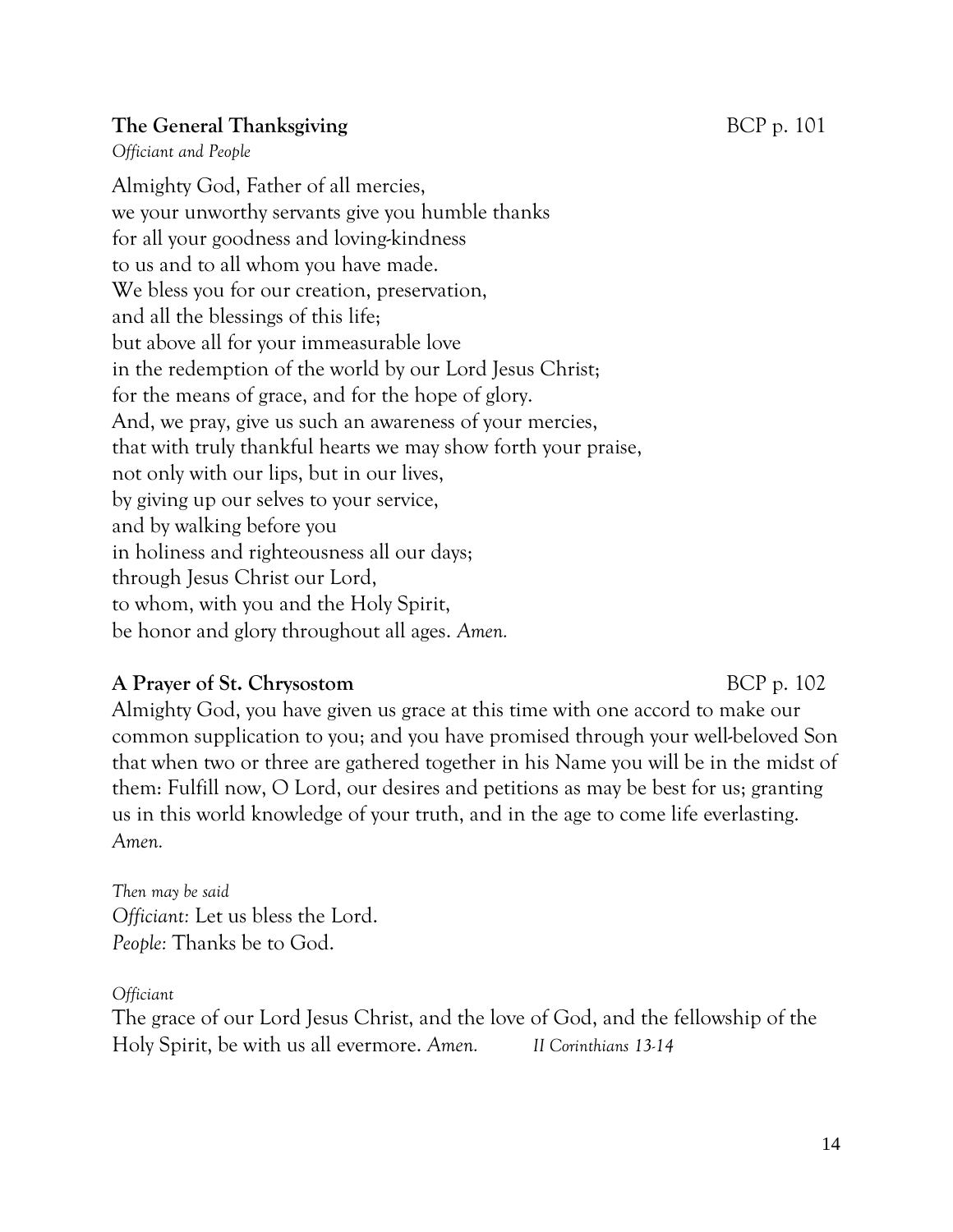#### **Closing Hymn**: *Lift Ev'ry Voice and Sing*

1 Lift ev'ry voice and sing, 'Til earth and heaven ring, Ring with the harmonies of Liberty; Let our rejoicing rise High as the list'ning skies, Let it resound loud as the rolling sea. Sing a song full of the faith that the dark past has taught us, Sing a song full of the hope that the present has brought us; Facing the rising sun of our new day begun, Let us march on 'til victory is won.

2 Stony the road we trod, Bitter the chastening rod, Felt in the days when hope unborn had died; Yet with a steady beat, Have not our weary feet Come to the place for which our fathers sighed? We have come over a way that with tears has been watered, We have come, treading our path through the blood of the slaughtered, Out from the gloomy past, 'Til now we stand at last Where the white gleam of our bright star is cast. 3 God of our weary years, God of our silent tears, Thou who has brought us thus far on the way; Thou who has by Thy might Led us into the light, Keep us forever in the path, we pray. Lest our feet stray from the places, our God, where we met Thee, Lest, our hearts drunk with the wine of the world, we forget Thee; Shadowed beneath Thy hand, May we forever stand, True to our God, True to our native land.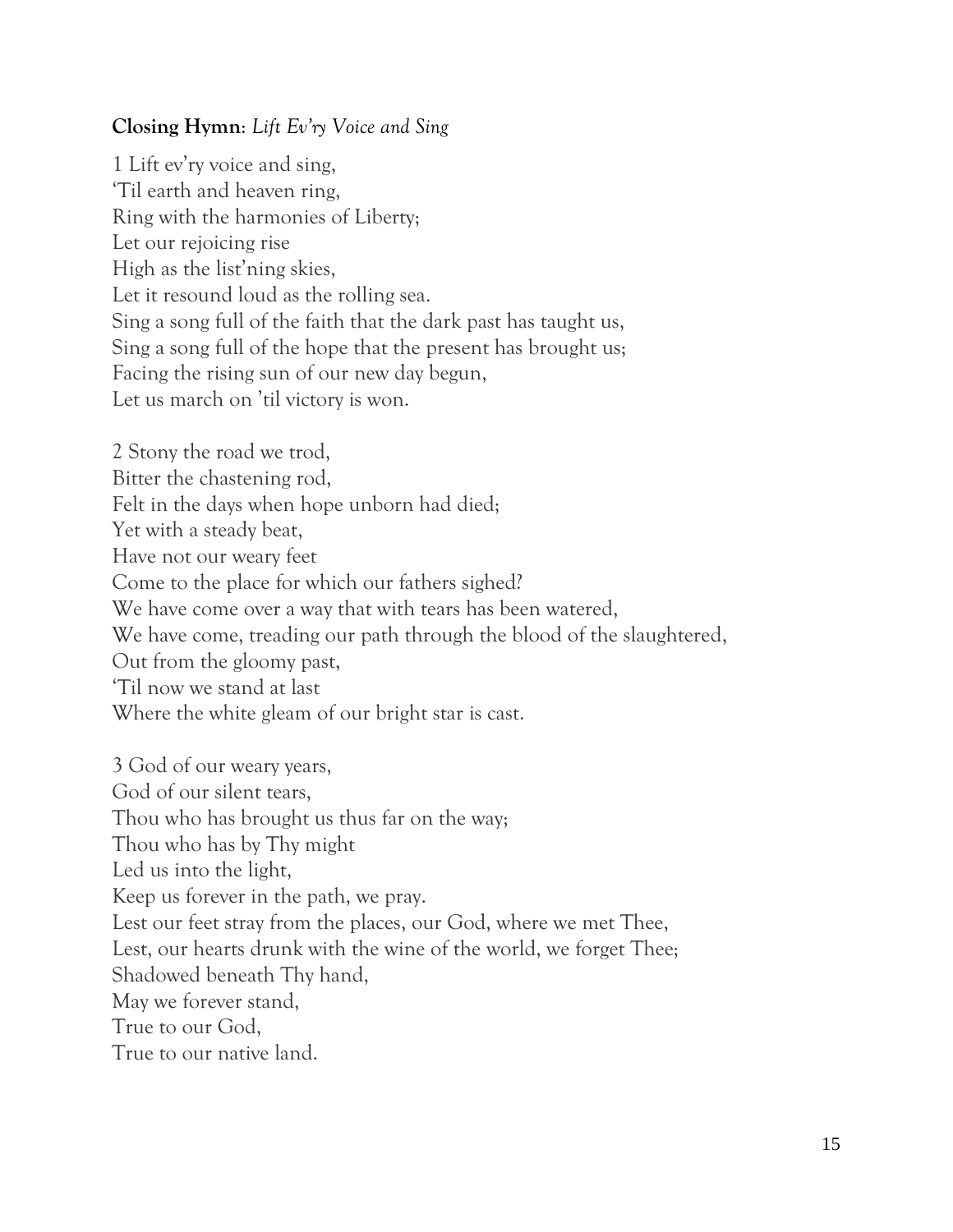## **Welcome to St. Paul's by-the-Sea Episcopal Church**

## **Prayer List**

Gary & Beverly Cooper, Robbie Whittington Joyce, Sylvia Tyler, Cathy, Shelton Watson, David Rouch, Danny Haberman, Joan Leatherwood, Christopher, Rachel Lee, Cindy Dreslin, Kyle Harmon, Shirley Connor, Yvonne Field, Nancy Turnbull, Joe Walcott, Jan West, Scott Burke, Jose Cabrera, Deborah Gooch, Jan Richardson, Joan Kamorowski, Melissa Martin, Ryan Fischer, Hannah Wolf, Julia Rayfield, Debbie Simpkins, Ember Poppiti, Max Long, Cary, Cathy & Mark Baxley, Katlyn, Mary Scott, Etta, Chris Lynch, Tom Stearns, David Warren, Aunua, Letty Trimper Hurst, Ann Smith, Ann Plowman, Margaret Hudson, Matt Leszcz & family, Kenneth Rudia, Catherin Hatfield, Rev. Penny Morrow, James Miller, John Anderson, Judy Hoffman, Andy Hales, Ken Toms, Brannon Thacker, Fr. Joe Rushton, Connie Mayers, Suzanne Zantzinger, Doug Dryden, Brian Friedman, Grace

## **This Week We Pray For ...**

**Diocesan Cycle of Prayer:** We give thanks for the witness of God's people at St. Paul's, Vienna, and St. Mary's, Tyaskin, and for their Priest-in-Charge, the Rev. Dennis Morgan and his spouse, Jane.

**Local Faith Communities Prayer Cycle:** St. Matthew Baptist Church, Bishopville.

**Birthdays:** Mark Kirby (3/4), Karen Gordon (3/4), Adam Showell (3/5),

Michael Rutka (3/6)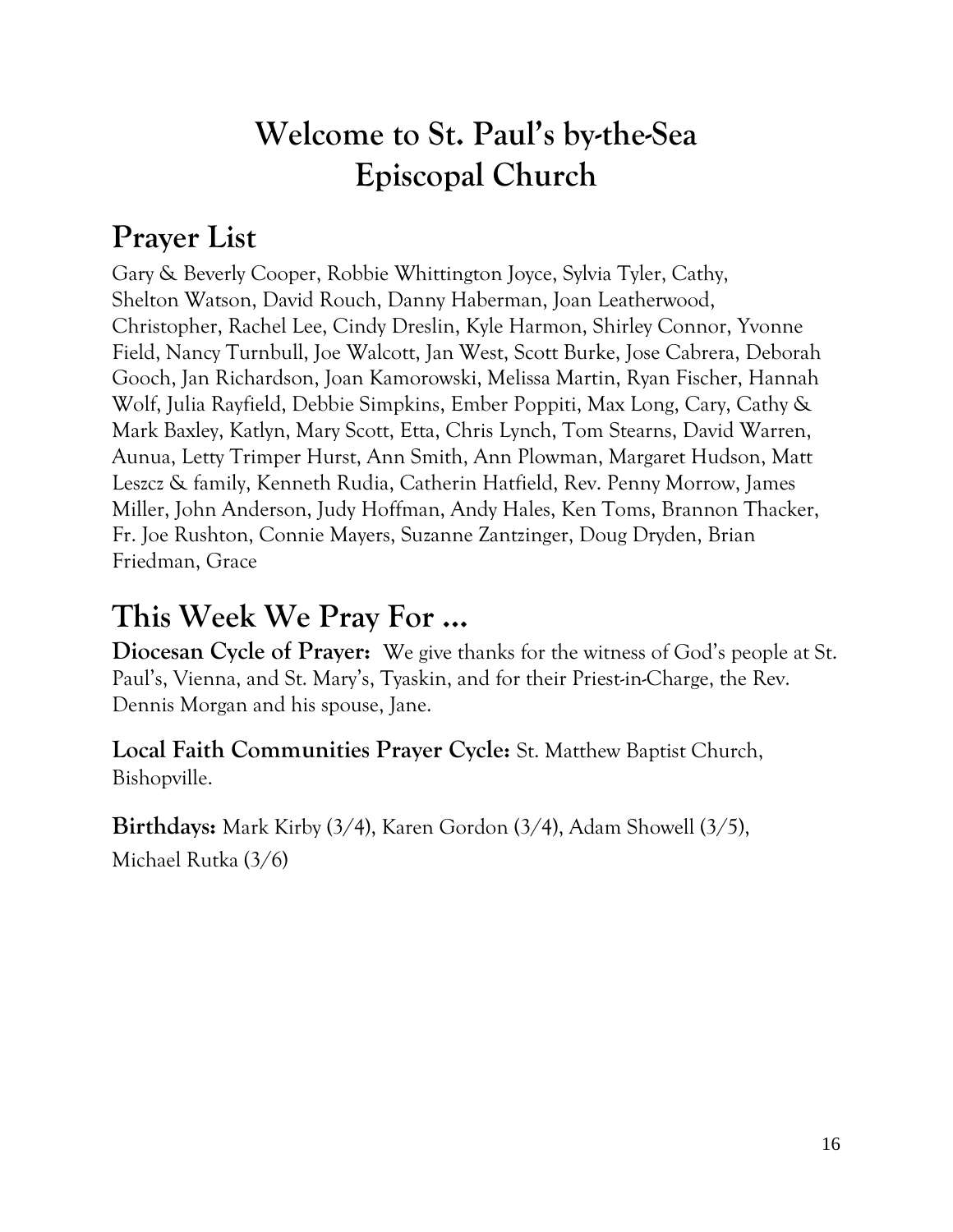#### **ANNOUNCEMENTS**

#### **Bishop's Visitation**

We are pleased to announce that Bishop Marray will visit St. Paul's by-the-Sea and celebrate the Eucharist on Sunday, March 14, 2021. This service will be streamed live, however, it is still undetermined if we will be in-person. Mark your calendars!

#### **Emergency Contact Information**

If you wish the church to have an emergency contact on file, in case you cannot be reached, please get in touch with Karen Gordon, our Pastoral Liaison. You can reach her by phone or text at 302-236-0592 or by email at [dbriangordon@aol.com.](mailto:dbriangordon@aol.com)

#### **Tune In**

During this time of suspended in-person worship, it is easy to forget that church services are taking place. We used to rise on Sunday morning with the intention of going to church at either 8am or 10 am. It was our routine, and our routines have certainly changed during the pandemic. The good news is that we are live streaming to Facebook a 10am service every Sunday! You can sit in your favorite chair with a cup of coffee or tea and worship along with the live video. Be sure to LIKE us on Facebook and you will receive a notification when we go live. Weekly bulletins are posted on the homepage of our website [\(www.stpaulsbythesea.org\)](http://www.stpaulsbythesea.org/) so you can follow along with the service.

#### **Pledge Update**

To date, 27 pledges totaling \$61,026 have been received. This leaves us \$18,974 short of our \$80,000 Pledge Goal for 2021. If you have sent in your pledge, thank you. If you have not, please consider doing so and helping us achieve our goal. St. Paul's by-the-Sea needs your support, especially at this time. Thank you. *The Finance Committee*

### **Memorial Bricks**

Memorial bricks are again being offered for sale, through the end of February. Our brick 'garden' is located at the Baltimore Avenue entrance to the Fellowship Commons. The bricks are available in two sizes: 8x8 (\$500 each) and 4 x 8 (\$250 each) Wording is of your choice, and graphics are available. If you are interested in ordering a brick to honor or remember a beloved one, contact Debbie Shuster at 410-213-9658 or [ocshu@comcast.net](mailto:ocshu@comcast.net), or the church office at 410-289-3453 or [office@stpaulsbythesea.org](mailto:office@stpaulsbythesea.net), and we can forward the order form to you.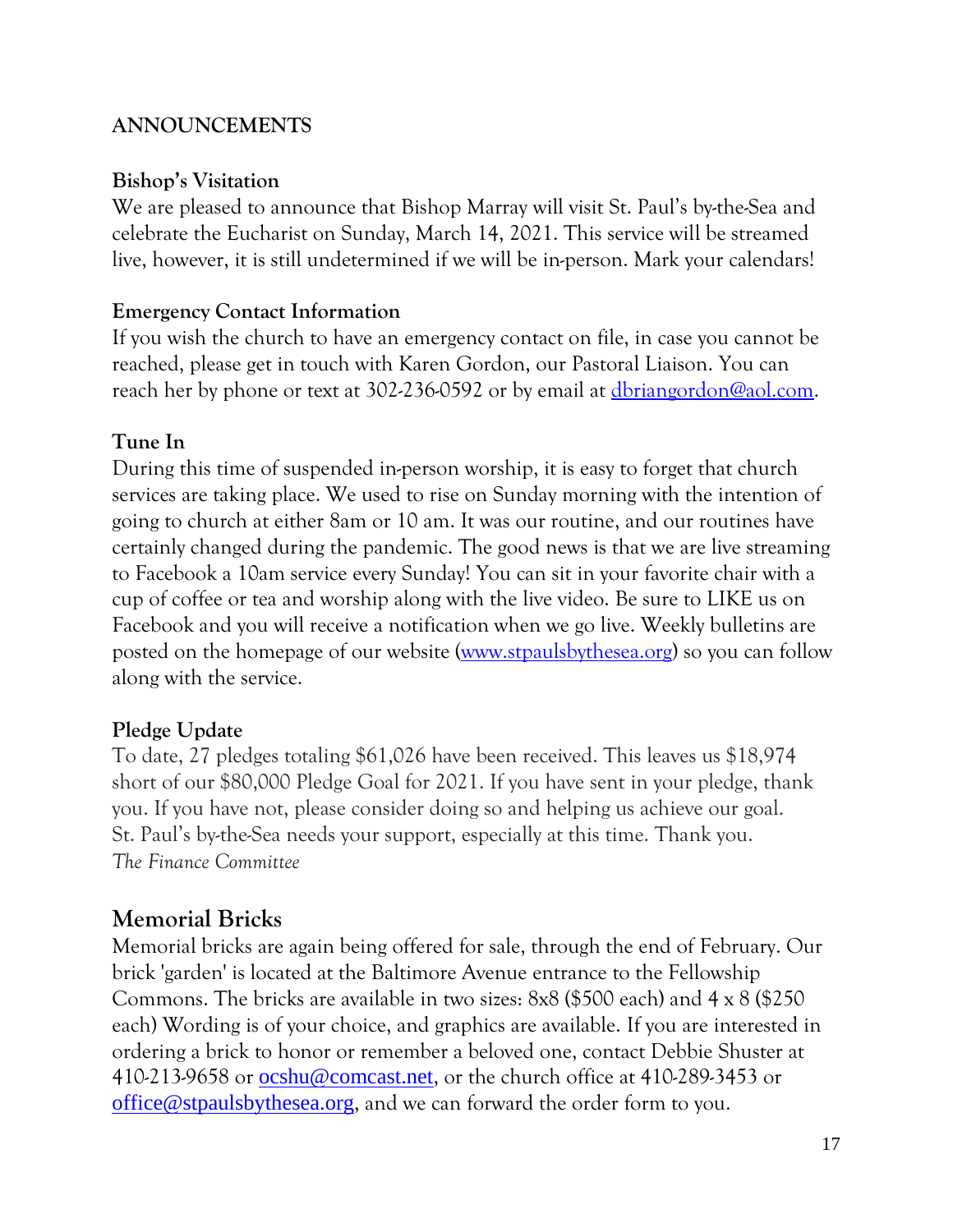## February 28th, 2021 - March 27th, 2021

| <b>Sun</b>                                                                                               | <b>Mon</b>                         | <b>Tue</b>     | <b>Wed</b> | <b>Thu</b>                                           | <b>Fri</b> | <b>Sat</b> |
|----------------------------------------------------------------------------------------------------------|------------------------------------|----------------|------------|------------------------------------------------------|------------|------------|
| February 28<br>II Lent<br>10 am<br>Morning Prayer<br>via Facebook<br>Live                                | March I                            | $\overline{2}$ | 3          | $\overline{\mathbf{4}}$<br>B&G Mtg at<br>SPBTS I Iam | 5          | 6          |
| March 7<br><b>III Lent</b><br>10 am<br><b>Holy Eucharist</b><br>w/ Fr. Ron<br>Knapp via<br>Facebook Live | 8<br><b>Vestry Zoom</b><br>Mtg 7pm | 9              | 10         | $\mathbf{H}$                                         | 12         | 13         |
| March 14<br><b>IV Lent</b><br>10 am<br>Holy Eucharist<br>w/ Bishop<br>Marray via<br>Facebook Live        | 15                                 | 16             | 17         | 8                                                    | 9          | 20         |
| March 21<br><b>IV Lent</b><br>10 am<br>Morning Prayer<br>via Facebook<br>Live                            | 22                                 | 23             | 24         | 25                                                   | 26         | 27         |

**Shepherds Crook** is open on Mondays, Tuesdays, Thursdays and Saturdays in DeWees Hall from 10am to Noon, serving free dry food goods. On Saturdays the NOEL Community will provide free carry out lunches.